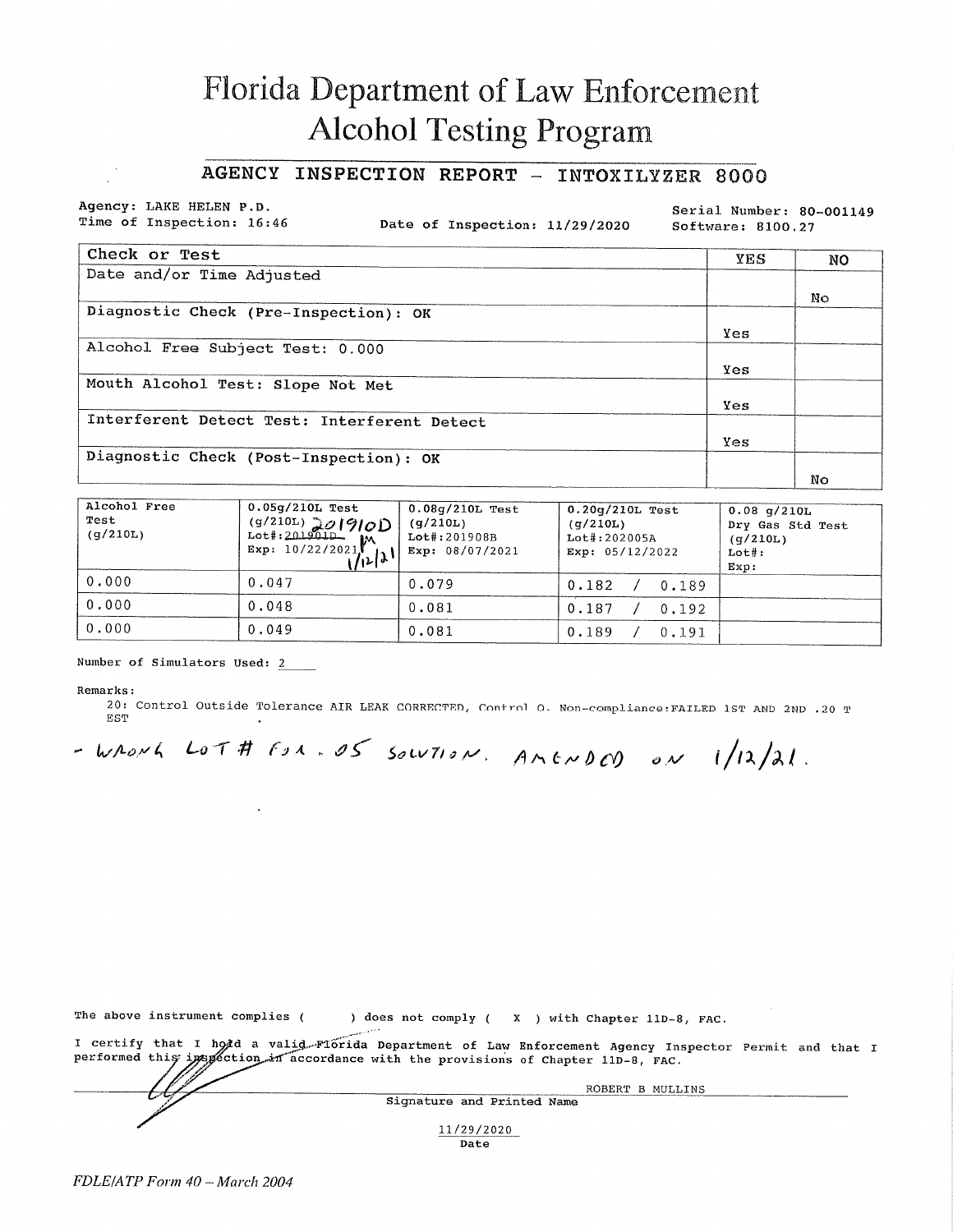

## AGENCY INSPECTION AND OTHER ELECTRONIC DATA REVIEW

Agency: Lake Helen PD **Instrument Serial Number: 80-001149** 

| <b>AGENCY INSPECTION DATA REVIEW</b>                                                                                                                                                                                                                                                                                                                                                                                                                                                                                                                                                                                                                                                                                                                                                                                                               |                                                                                                                                                                                                |  |  |  |
|----------------------------------------------------------------------------------------------------------------------------------------------------------------------------------------------------------------------------------------------------------------------------------------------------------------------------------------------------------------------------------------------------------------------------------------------------------------------------------------------------------------------------------------------------------------------------------------------------------------------------------------------------------------------------------------------------------------------------------------------------------------------------------------------------------------------------------------------------|------------------------------------------------------------------------------------------------------------------------------------------------------------------------------------------------|--|--|--|
| <b>Agency Inspector: Robert Mullins</b><br>Date of Inspection: 11/29/2020<br>Time of Inspection: 16:46:34                                                                                                                                                                                                                                                                                                                                                                                                                                                                                                                                                                                                                                                                                                                                          |                                                                                                                                                                                                |  |  |  |
| Erroneous Information<br>Untimely/Not Received<br><b>Agency Inspection Discrepancy:</b><br>Incomplete<br>⊠<br>□<br>□<br>Procedural<br>Other<br>$\Box$<br>$\Box$                                                                                                                                                                                                                                                                                                                                                                                                                                                                                                                                                                                                                                                                                    |                                                                                                                                                                                                |  |  |  |
| □                                                                                                                                                                                                                                                                                                                                                                                                                                                                                                                                                                                                                                                                                                                                                                                                                                                  | Agency Inspection Not Conducted or Records regarding Agency Inspection have not been uploaded.                                                                                                 |  |  |  |
| ⊠                                                                                                                                                                                                                                                                                                                                                                                                                                                                                                                                                                                                                                                                                                                                                                                                                                                  | Lot Number □ Expiration Date for 0.05 g/ 210L ⊠Alcohol Reference Solution □ Dry Gas Standard is ⊠Incorrect □ Expired.                                                                          |  |  |  |
| FDLE/ATP Form 39 states in part, "If a test must be repeated, the REASON must be entered when prompted and recorded in the<br>□<br>Remarks section of FDLE/ATP Form 40 Agency Inspection Report – Intoxilyzer 8000. The □REASON for repeating the following<br>test(s); OR the □ Possible Cause and Corrective Action Taken on the following test(s) was not recorded:<br><b>Alcohol Free Test</b><br><b>Alcohol Free Subject Test</b><br>Mouth Alcohol Test $\Box$<br><b>Interferent Detect Test</b><br>$\Box$<br>$\Box$<br>П<br>0.05 g/210L Test<br>$\Box$ 0.08 g/210L Test<br>$\Box$ 0.20 g/210L Test<br>0.08 g/210L Dry Gas Standard Test<br>$\Box$<br>$\Box$                                                                                                                                                                                  |                                                                                                                                                                                                |  |  |  |
| FDLE/ATP Form 39 states in part, "If the instrument does not comply with the requirements of Chapter 11D-8, FAC, remove the<br>□<br>instrument from service and notify the Department Inspector."<br>The Department Inspector was not notified. However, the issue was satisfactorily corrected and the repeated Agency<br>$\Box$<br>Inspection complies with the requirements of Chapter 11D-8, FAC.<br>The Department Inspector was not notified. However, the repeated Agency Inspection does not comply with the<br>$\Box$<br>requirements of Chapter 11D-8, FAC and the instrument was correctly removed from evidentiary use.<br>The Department Inspector was not notified. The repeated Agency Inspection does not comply with the requirements of<br>$\Box$<br>Chapter 11D-8, FAC and the instrument was not removed from evidentiary use. |                                                                                                                                                                                                |  |  |  |
| The Agency Inspection is noted as "Complies" when it does not comply with the requirements of Chapter 11D-8, FAC.<br>П                                                                                                                                                                                                                                                                                                                                                                                                                                                                                                                                                                                                                                                                                                                             |                                                                                                                                                                                                |  |  |  |
| Other:<br>□                                                                                                                                                                                                                                                                                                                                                                                                                                                                                                                                                                                                                                                                                                                                                                                                                                        |                                                                                                                                                                                                |  |  |  |
| OTHER ELECTRONIC DATA REVIEW                                                                                                                                                                                                                                                                                                                                                                                                                                                                                                                                                                                                                                                                                                                                                                                                                       |                                                                                                                                                                                                |  |  |  |
| <b>Login Records</b><br>$\Box$<br>Date:<br><b>Cylinder Change Records</b><br>□                                                                                                                                                                                                                                                                                                                                                                                                                                                                                                                                                                                                                                                                                                                                                                     | <b>Comments:</b><br>The lot number for the 0.05 g/210 L Alcohol Reference Solution is incorrect. Please see<br>below for required corrective action and return to your Department Inspector by |  |  |  |
| 02/04/2021.<br>Date:                                                                                                                                                                                                                                                                                                                                                                                                                                                                                                                                                                                                                                                                                                                                                                                                                               |                                                                                                                                                                                                |  |  |  |
| <b>Control Test Records</b><br>□<br>Date:                                                                                                                                                                                                                                                                                                                                                                                                                                                                                                                                                                                                                                                                                                                                                                                                          |                                                                                                                                                                                                |  |  |  |
| <b>Diagnostic Check Records</b><br>$\Box$<br>Date:                                                                                                                                                                                                                                                                                                                                                                                                                                                                                                                                                                                                                                                                                                                                                                                                 |                                                                                                                                                                                                |  |  |  |
| <b>CORRECTIVE ACTION</b>                                                                                                                                                                                                                                                                                                                                                                                                                                                                                                                                                                                                                                                                                                                                                                                                                           |                                                                                                                                                                                                |  |  |  |

- **Record hand-written amendments on the FDLE/ATP Form 40, Agency Inspection Report, initial and date the amendments, mark**   $\boxtimes$ **the report "AMENDED", and forward a copy to the Department Inspector by 02/04/2021 (Date).**
- Provide a written explanation regarding the referenced item(s) to the Department Inspector by \_\_\_\_\_(Date).  $\Box$
- **Upload the Agency Inspection(s).**
- **Remove the instrument from evidentiary use until otherwise directed by the Department.**
- **No action required**  $\Box$
- **Other:**

 $\chi$ utdr $\Theta$ U

Signature of Alcohol Testing Program Staff Member **Date 19th Contact Contact Contact Contact Contact Contact Contact Contact Contact Contact Contact Contact Contact Contact Contact Contact Contact Contact Contact Contact C**